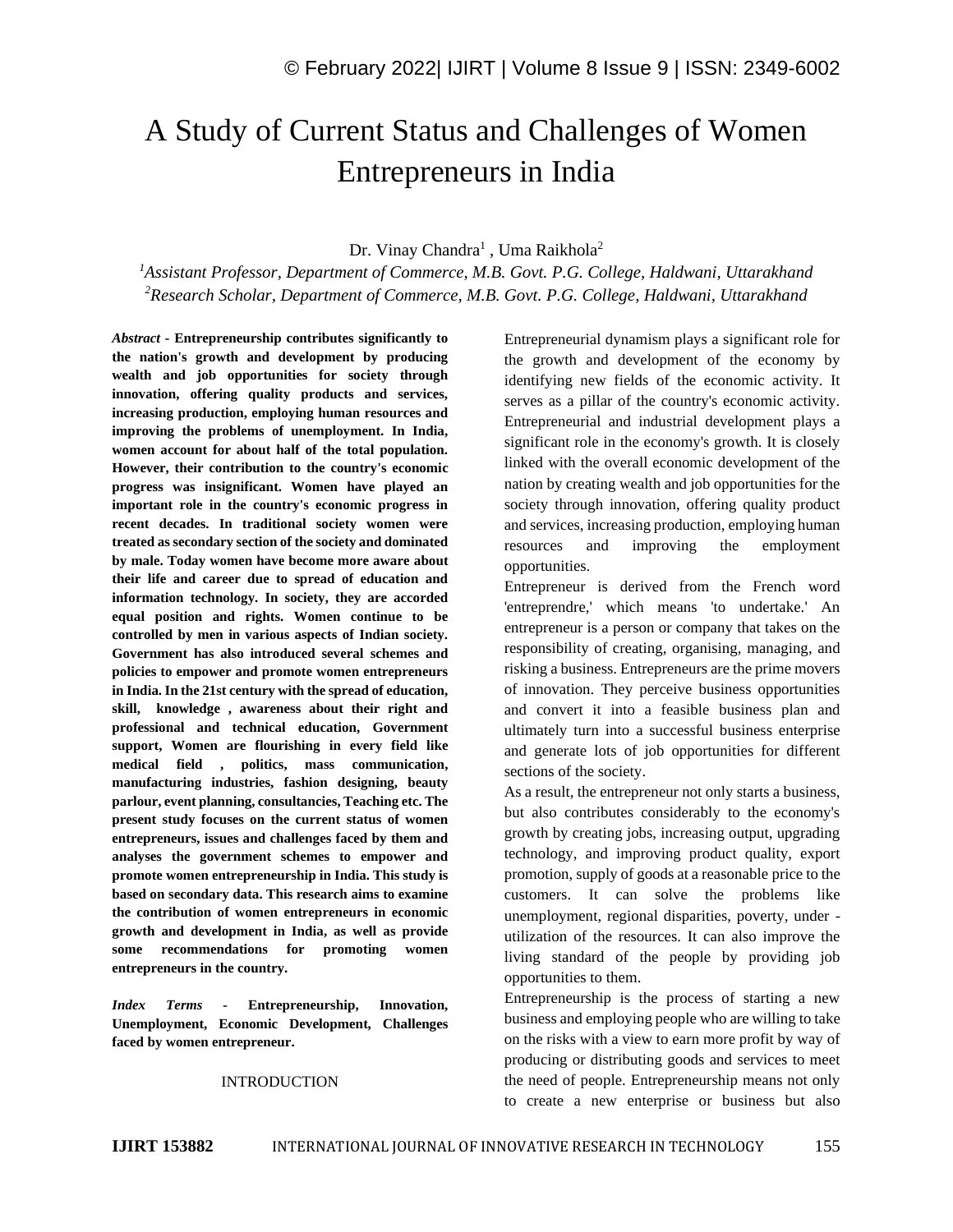innovation a new product or service brought to the market. Entrepreneurship is the ability to perceive an opportunity, the foresight to see scope for its exploitation, courage to undertake a task, a sense of initiative and a willingness to take risks in the process of transformation.

## CONCEPT OF WOMEN ENTREPRENEURSHIP

Women's entrepreneurship is a relatively new phenomena in India.. Women comprise around fifty percent of the total population but their contribution is negligible in the economic development of the country. Today's women have become more aware about their rights, Potentiality and decision-making capabilities. They are taking initiative to enter into different entrepreneurial activity to start a business and contribute towards the growth and development of the economy by using their skills, knowledge, and creativity and bring new ideas to the market. The socioeconomic conditions of the country have changed as a result of the emergence of women entrepreneurs.

It is estimated that Women entrepreneurs account for 10% of India's overall number of entrepreneurs, and the percentage is growing every year but the number of women entrepreneurs in India is still low when we compared with developed countries. A woman entrepreneurship is the process where the businesses or organizations are created by a women or group of women's, organize all resources, takes all the risk, face number of challenges, provide employment to others and manages it independently.

Government defined "Women entrepreneurs as an enterprise owned or controlled by a women having a minimum financial interest of 51%of the capital and giving at least 51% of the employment generated in the enterprise to women".

The role and status of women is changing in the society due to various factors such as spread of education, Social transformation, Technical and professional degrees, Information Technology, Urbanization, industrialization, Technological Upgradation and awareness of different schemes of the government promoting women entrepreneurship etc. Now a day's women are educated they have the similar qualification ,skills ,Knowledge ,Capability and potential to do something for the society as compared

to men but their involvement in economic activity is still low because of male dominating society.

Today, Women have actively participated in every sphere of business for the welfare of their family as well as society. Majority of the Women in rural areas are working in unorganized sector like agriculture, handlooms, handicraft etc. Some of them are working in organized sectors such as transport, manufacturing industries, communication, forestry, construction, mining etc. Women's participation in the organised sector is lower than men's, but it is rising year by year. Women entrepreneurs are emerging as potential entrepreneurs, they should be recognised by the policy makers. In India, the contribution of Women entrepreneur in revenue generating activities is very less as compared to the developed economies. They contributed only 8% of the small-scale manufacturing units whereas the women entrepreneurs of developed economies contributed more than 25% in revenue generating activities. "In the last few decades, women across the world have made significant improvements in health and education, politics and their status in society".

Women become entrepreneurs as a result of a combination of push and pull influences. These factors encouraged women to be economically independent, and do not depend on their family or husband. They can stand on their feet and take decision for their life and career. Owing to customary male dominance and lack of equal opportunities in political, social and economic, the women have been exploited since long and have a leg behind their counterparts. Entrepreneurship plays a vital role in increasing women participation in economic activities and decision making by creating job opportunities other than their household responsibilities.

In developmental programs women are mostly engage in processing raw materials and handicraft industries. Despite having the potential to become entrepreneurs, still women do not have entrepreneurial awakening.

#### OBJECTIVES OF THE STUDY

- 1. To analyse the current status of women entrepreneurs in India.
- 2. To examine the problems that Women entrepreneurs face in India.
- 3. To know the role of Government for promoting women entrepreneurship.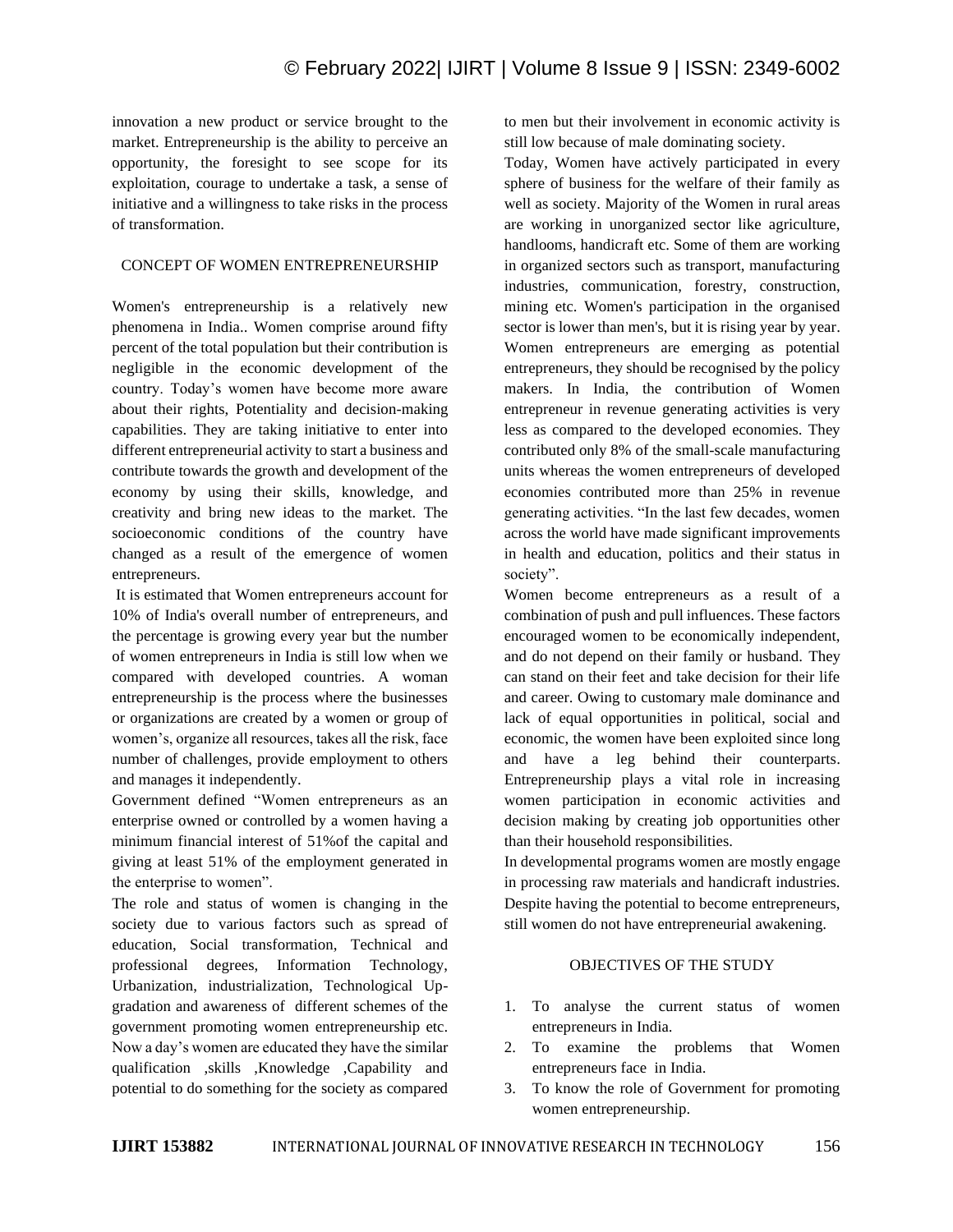### RESEARCH METHODOLOGY

The present study is based on secondary data. The data has been collected from different National and international journals, various books, Census Surveys, NABARD, and different websites, SSI reports etc.

Present Status of Women entrepreneurs in India In India Women entrepreneurs have enough potential to promote innovation and boost the economic progress of the country and to improve the status of women in society as well as to empower women in order to promote economic development, poverty reduction, and job creation. They are both critical to the country's economic growth. The number of women-owned businesses in India is rather low. The majority of businesses are small and operate in rural areas.

According to the sixth economic census (2013-14) India has a total 58.5 million establishments in operation, out of 58.5 million enterprises only 8.05 million enterprises are run by women entrepreneurs. In India's business environment, just 14% of women entrepreneurs are involved Around 79% enterprises run by women entrepreneurs are self- financed and relatively smaller in number and scale.

A total of 8,050,819 businesses were owned by women. Out of 8,050,819 establishments 5,243,044 establishments about 65.12% were located in rural areas and remaining 2,807,775 establishments (34.88%) were in urban areas. Around 83.19% establishments were operated by women entrepreneurs without hired workers and 16.31% establishments were operated with hired workers. The number of women-owned establishments engaged in agricultural operations accounted for 34.3 percent of all femaleowned establishments. According to the National Sample Survey, just 14% of businesses are owned by women and operated on a small scale. Tamil Nadu (13.51 percent), Kerala (11.35 percent), Andhra Pradesh (10.56 percent), West Bengal (10.33 percent), and Maharashtra (10.33 percent) are the top five states with the greatest percentage of women-owned businesses (8.25 percent). 13.45 million Individuals are employed by women-owned businesses in the country.

Women's entrepreneurship rates varies between urban and rural locations, with rural areas having more women-owned businesses. Urban businesses, on the other hand, are more likely to be registered. This is due

to a variety of variables, including mobility, education, and technological access issues, which women in particular encounter.

Table 1. Women Owned establishments during fifth and sixth Economic Census

| Women owned establishments        | Fifth      | Sixth           |
|-----------------------------------|------------|-----------------|
|                                   | Economic   | Economic        |
|                                   | Census     | $Census(2013 -$ |
|                                   | $(2005-6)$ | 14)             |
| Total proprietary establishments( | 37.34      | 58.5            |
| in millions)                      |            |                 |
| Women owned proprietary           | 3.54       | 8.05            |
| establishments (in millions)      |            |                 |
| in<br>Total<br>person employed    | 77.92      | 103.06          |
| proprietary establishments<br>(in |            |                 |
| millions)                         |            |                 |
| engaged in women<br>Workers       | 6.05       | 13.45           |
| proprietary<br>owned              |            |                 |
| establishments(in millions)       |            |                 |
| Women's owned establishments      | 86.8       | 61.5            |
| with premises $($ in $%)$         |            |                 |
| Women's owned establishments      | 13.2       | 38.5            |
| without premises $($ in $%)$      |            |                 |
| Women's owned establishments      | 77.1       | 83.20           |
| without hired workers (in %)      |            |                 |
| Women's<br>proprietary            | 22.9       | 16.80           |
| establishments with at least one  |            |                 |
| hired worker (in %)               |            |                 |
| Women's owned agricultural        | 15.7       | 34.30           |
| establishments (in %)             |            |                 |
| Women's owned non agricultural    | 84.3       | 65.70           |
| establishments (in %)             |            |                 |
| Women owned proprietary<br>in     | 74.1       | 65.12           |
| Rural areas (in %)                |            |                 |
| Women Owned proprietary in        | 25.9       | 34.88           |
| urban areas (in %)                |            |                 |



Source: Calculated from unit level data of the fifth and sixth economic census

It shows that there was a significant increase in women proprietary enterprises from 3.54 million during the 5th Economic Census to 8.05 million during the 6th Economic Census. Similarly the number of workers employed in women owned enterprises was also increased from 6.05 million to 13.45 million. Women owned establishment with premises was 86.8% during fifth Economic Census and 61.5% in sixth Economic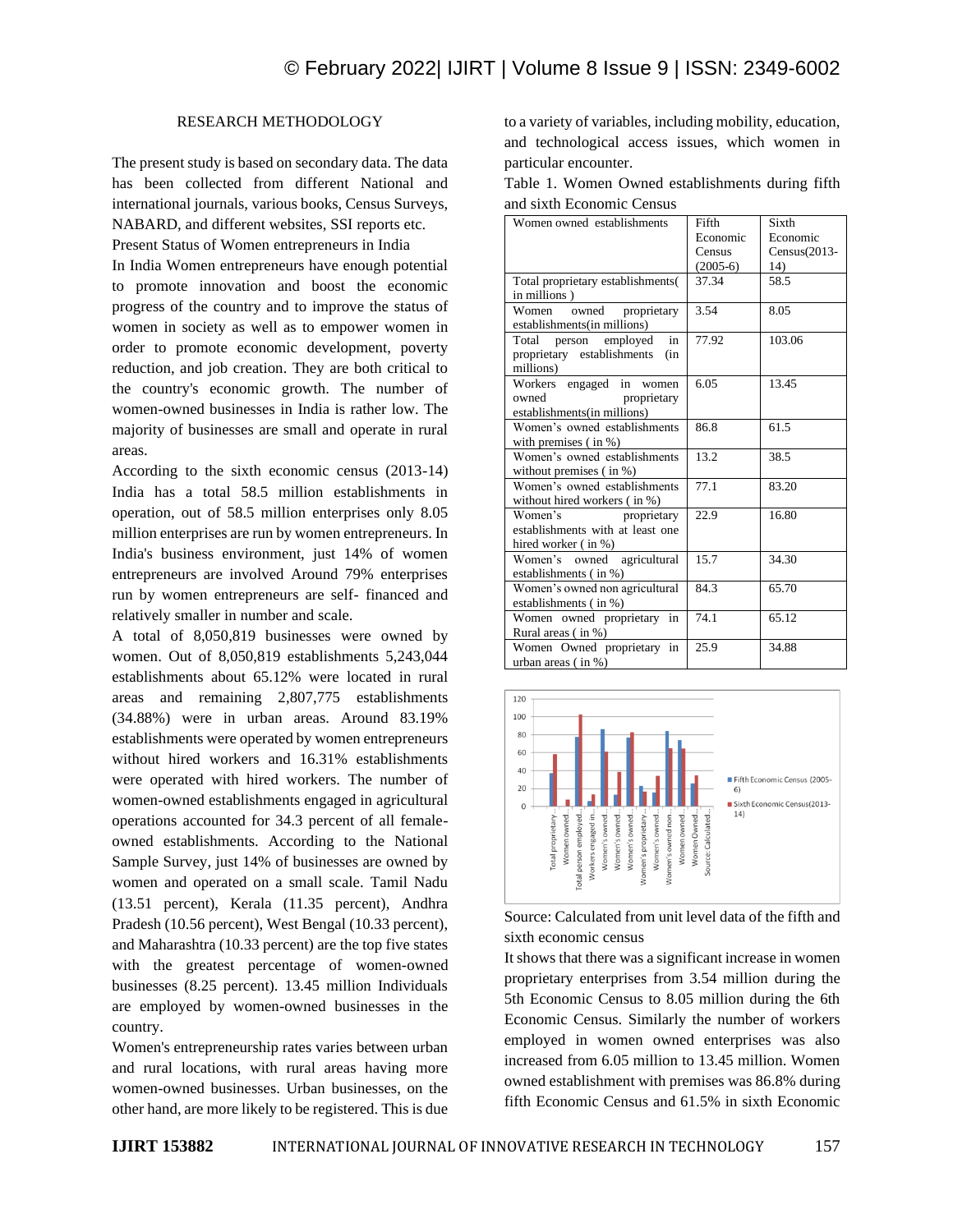Census. It was deceased by around 25% in 6th Economic Census. This raise an important concern about the general working conditions resources availability for such establishments. Women-owned businesses without premises have risen rapidly from 13.2% to 38.5 percent of the total. Between the 5th and 6th Economic Censuses, the percentage of businesses without employed workers climbed from 77.1 to 83.2 percent, while the percentage of businesses with at least one paid worker declined from 22.9 to 16.80. Women owned agricultural businesses have increased from 15.7% to 34.30% while non agricultural establishment have decreased from 84.3% to 65.70%. Women owned businesses in rural areas have declined from  $74.1\%$  during the  $5<sup>th</sup>$  Economic Census to  $65.12\%$  during the  $6<sup>th</sup>$  Economic Census while establishments in urban areas have rose from 25.95 during the 5<sup>th</sup> Economic Census to 34.88% during the 6th Economic Census. .

Total number of estimated Enterprises in India as per the Annual Report of MSMEs 2020-21

Table 2. Distribution of Micro, Small and Medium enterprises (in lakhs)

| Sector | Micro  | Small | Medium | Total  | $Share(\%)$ |
|--------|--------|-------|--------|--------|-------------|
| Rural  | 324.09 | 0.78  | 0.01   | 324.88 | 51          |
| Urban  | 306.43 | 2.53  | 0.04   | 309.00 | 49          |
| A11    | 630.52 | 3.31  | 0.05   | 633.88 | 100         |

Source: Annual Report of MSMEs 2020-21



As per the annual report 2020-21, there are 633.88 lakh MSMEs in the country. From the above table we can see that there are 630.52 lakh estimated enterprises in the Micro Sector accounts for more than 99% of total estimated number of MSMEs. 3.31 lakh in Small Sector and 0.05 lakh estimated MSMEs in medium sector accounted for 0.52% and 0.01% of total estimated MSMEs, respectively. In Rural area the total number of estimated MSMEs are 324.88 lakh around (51.25%) and 309 lakh MSMEs (48.75%) are in the urban areas out of the total estimated number of MSMEs in the country.

Table 3. Proportion of Female-owned enterprises in Rural and Urban areas

| Sector | Total Share of MSMEs (%) | Female (%) |
|--------|--------------------------|------------|
| Rural  | 51                       | 22.24      |
| Urban  | 49                       | 18.42      |
| A11    | 100                      | 20.37      |

Source: Annual Report of MSME 2019-20



There were 608.41 lakh MSMEs (95.98 percent) out of 633.88 MSMEs. Males dominated ownership of proprietary MSMEs. From the above table we can see that for proprietary MSMEs as a whole, Female owned only 20.37% enterprises. More enterprises run by women entrepreneurs in rural area as compared to urban area. Currently there are 22.24% (22.24%of all rural enterprises) female enterprises in rural area and 18.42% (18.42% of all urban enterprises) in urban area, according to the annual report of MSME 2019- 20.

Table 4. Percentage distribution of Micro, Small and Medium Enterprises owned by women across India in Financial year 2021

| Enterprises      | Share of MSMEs |
|------------------|----------------|
| Micro            | 20.44%         |
| Small            | 5.26%          |
| Medium           | 2.67%          |
| Total            | 20.37%         |
| $\sim$<br>$\sim$ |                |



Women owned enterprises in all micro, small and medium businesses across India is 20.37 % as per MSME Annual Report 2020-21 while male owned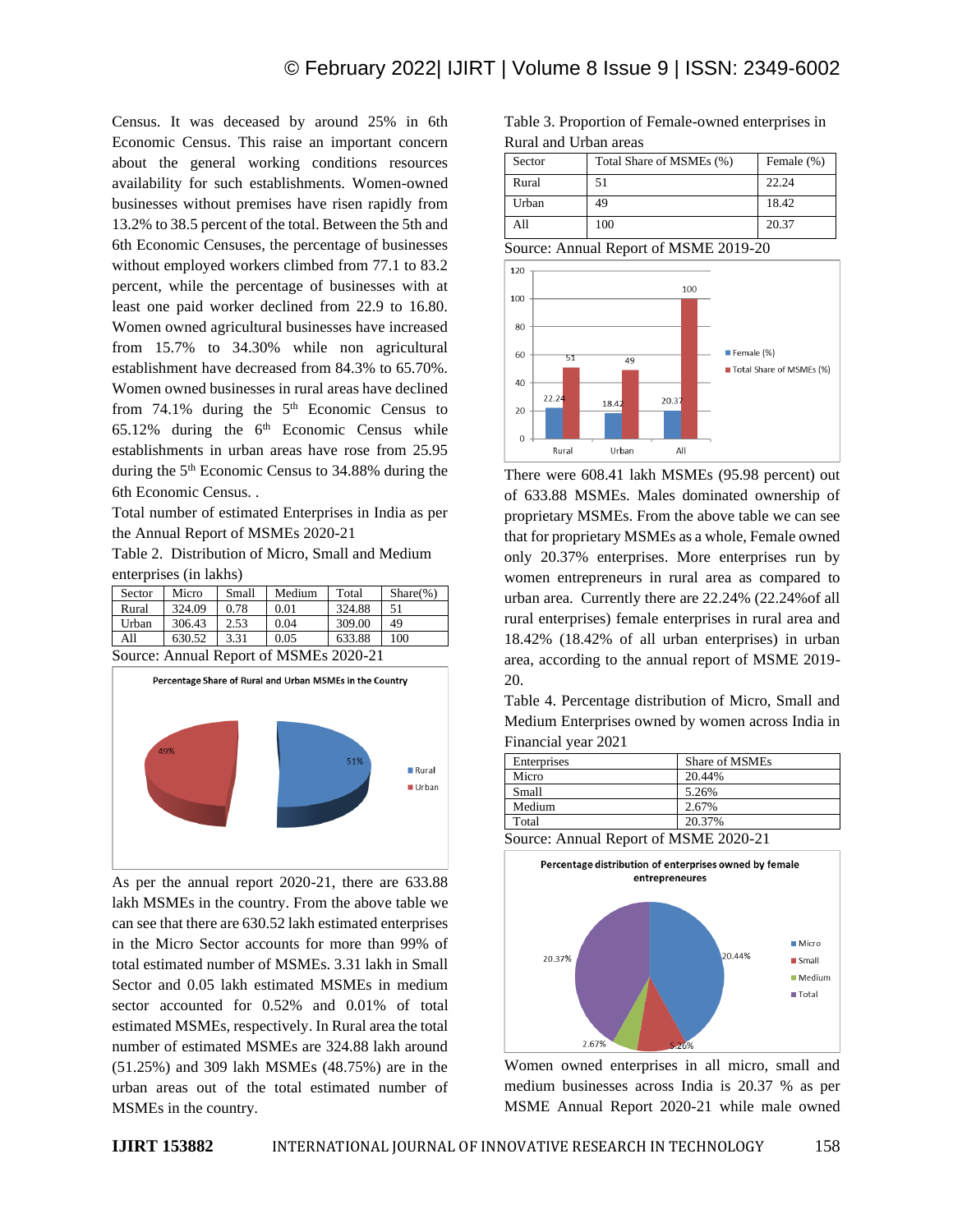enterprises is 79.63% in the financial year 2021.The maximum share of women enterprises in Micro businesses that is 20.44% with more enterprises run by the women in rural areas.

As per the data we can say that the proportion of women entrepreneurs is very less as compared to male entrepreneurs. The maximum numbers of enterprises run by the women entrepreneurs in rural area in micro businesses.

Table 5.Sector share of female headed proprietary enterprises

| Manufacturing  | 45%  |
|----------------|------|
| Trading        | 8.7% |
| Other services | 7.4% |

Source: MOSPI, 2018

According to the Ministry of statistics and programme Implementation (MOSPI) 2018, the share of female headed proprietary enterprises was 45% in Manufacturing sector, 8.7% in trading sector and 7.4% in other services.

As per the data the proportion of women entrepreneurs is very less as compared to male entrepreneurs. Approx 20% of all Micro, Small and Medium businesses across India are run by the women entrepreneurs as compared to nearly 80% among men in the financial year 2021. The maximum numbers of enterprises run by the women entrepreneurs in rural area in micro businesses than the urban part of the country.

Problem Faced by Women Entrepreneurs in India

- Problem of finance
- Stiff competition
- Limited Mobility
- Balance between Family and Career
- Lack of Education
- Male dominated society
- Low risk bearing ability
- Less Confidence
- Marketing problems
- Production Problem
- Absence of Entrepreneurial aptitude
- Socio Cultural Barriers

1. Problem of finance –Finance is the life blood for any business whether it is big or small. Women face difficulty in obtaining funds from external sources because women are considered as low risk takers, less credit worthy. So they are suffering from lack of funds and working capital. Finance is one of

the major problems faced by women entrepreneurs. About the property rights in India for women, nowadays A married women has inclusive right over her individual property.

2. Stiff competition- The market is quite competitive. Women entrepreneurs have to face stiff competition from men and organized industries in the market while starting their enterprise due to Lack of skills, illiteracy, lack of finance, limited mobility and inefficient organizational setup. External sources do not easily provide credit to women entrepreneurs for organizational set due to lack of credit worthiness.

3. Limited Mobility- It is a huge issue for female businesses. They are unable to quickly travel from one location to another to attend business meetings, obtain raw materials, and perform other business-related tasks necessary for the company's growth and progress. Today, women can operate their business and attend business meeting easily without travelling from one place to another because of information technology.

4. Balance between Family and Career-Women have lots of responsibilities on their shoulder of their children and family members. The responsibility towards family is considered more important for the women than career and social life. Family support is critical for women who want to start a business. Due to these reasons it is really tough for the women to pay sufficient attention to a business. In such situation support from family is very necessary for the women to run a business successfully and efficiently.

5. Lack of Education – India still has over 60% illiterate women.. Due to lack of proper education women are not aware about development of new technology, marketing, networking and other government schemesIt makes it harder for women entrepreneurs to start and operate profitable businesses.

6. Male dominated society- Women in Indian society are regarded as the weaker section of society. They are not treated on the same level as males. They are male-dominated, which makes it difficult for women to enter the industry.

7. Low risk bearing ability-They have low risk bearing ability as compared to male entrepreneurs because they lead a protected life. Most of the women are illiterate or less educated and financially they are not independent. These variables limit their ability to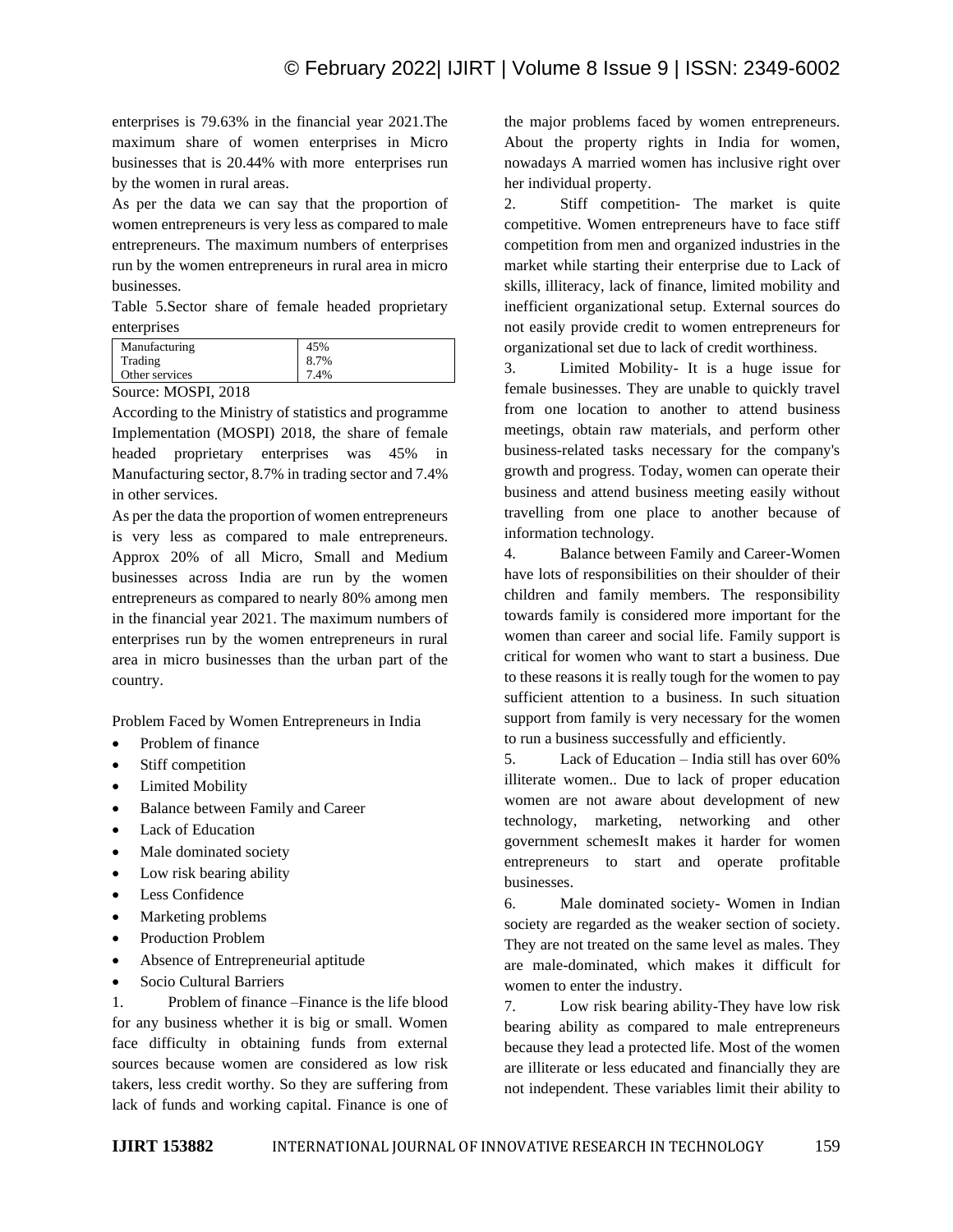take on the risks that come with owning and operating a business.

8. Less Confidence – Women have less confidence due to the attitude of society towards women entrepreneurs and also because of the unequal opportunities between men and women. Generally in the society the attitude towards women entrepreneurs is that women may not be good manager, they may not be good entrepreneurs and this thinking of the society to a great extent leads to women having less confidence in their own ability. So women entrepreneurs are not confident of their own abilities and potential.

9. Marketing problems- They face difficulty in marketing their product due to lack of knowledge about the market, stiff Competition in the market, Exploitation by the middlemen etc. They use middlemen to distribute their product.

10. Production Problem – They also face production related problems like shortage of raw material, high prices of material, low productivity, under -utilization of capacity etc. account for high cost of production.

11. Absence of Entrepreneurial aptitude - It is a huge issue for the women entrepreneurs. They are unable to overcome the risks and challenges that may arise in an organizational setting due to a lack of entrepreneurial skills.

Role of Government to promote Women Entrepreneurs in India

India has a great entrepreneurial potential. Women have much potential to become entrepreneur in India but their participation is low in the economic growth of the Nation. Realising the potential of women the Government has taken various measures for the development of women entrepreneurship in India. Government has introduced several schemes and policies to promote entrepreneurship among women. There are number of financial institutions, banks and even NGOs who provide financial support and conduct various programmes for the development and empowerment of Women so that they can start their own ventures through their innovative ideas.

Table 6. Government Initiatives for Women Entrepreneurs in Five year plans

| Five year plan             | Initiatives taken by government for women                                                                     |
|----------------------------|---------------------------------------------------------------------------------------------------------------|
| First five year plan(1951- | Government focused on welfare of women. The government established the Central Social Welfare Board for this  |
| 56)                        | purpose.                                                                                                      |
| Second five year plan      | Allocation for welfare extension projects was hiked.                                                          |
| $(1956-61)$                |                                                                                                               |
| Third(1961-66)&<br>fourth  | - The government has placed a greater emphasis on female education and health services.                       |
| five year $plan(1969-74)$  |                                                                                                               |
| Fifth five year plan(1974- | Focus shifted from welfare to Development. Women's welfare and Development Bureau (WWDB) was                  |
| 78)                        | established in 1976 for the development of women under the Ministry of Social Welfare.                        |
| Sixth five year plan(1980- | In this plan Government emphasized on addressing the issues related to economic up-liftment of women. Women   |
| 85)                        | education, health and employment were the prime target of this plan The Department of Women and Child         |
|                            | Development was set by the government in 1985 for the development of women and children.                      |
| Seventh Five-Year Plan     | Emphasized on Generation of Awareness, training and employment opportunities for the women. Two new           |
| $(1985-90)$                | schemes were introduced by the Government-Support to training and Employment Programme (STEP) and             |
|                            | Awareness Generation Programme (AGP) for the development of Rural and poor women.                             |
| Eighth Five Year Plan      | For the empowerment for women Government set up                                                               |
| $(1992-97)$                | National Commission for women in 1992                                                                         |
|                            | Rashtriya mahila kosh in 1993                                                                                 |
|                            | Mahila Samriddhi Yojana in 1993                                                                               |
|                            | Indira Mahila Yojana in in 1995                                                                               |
| Ninth Five<br>Year Plan    | Focused on women empowerment. The government adopted the Women Component Plan (WCP) to identify the           |
| $(1997 - 2002)$            | inflow of benefits to women. Women will be given one-third of the seats in both the Lok Sabha and state       |
|                            | legislatures, according to the plan. Swayam siddha and Swadhar schemes were launched in 2001 for the          |
|                            | empowerment of women. Swashakti project was also launched by the Government to empower women through          |
|                            | setting up of Self Help Group. For the upliftment, development, and empowerment of women, the National Policy |
|                            | for Women's Empowerment was adopted in 2001.                                                                  |
| Five-Year<br>Tenth<br>Plan | For women's empowerment, the National Policy for Women's Empowerment (2001) was implemented. The              |
| $(2002-07)$                | government has developed a three-fold strategy for women's empowerment. Social empowerment, economic          |
|                            | empowerment, and gender justice are among them.                                                               |
| Eleventh five year plan    | Government focused on Women's vocational training and skill development                                       |
| $(2007-12)$                | Women's empowerment was the goal of the Swayamsiddha scheme.                                                  |
|                            | STEP and the Swayamsiddha plan were combined into the Rashtriya Mahila Kosh.                                  |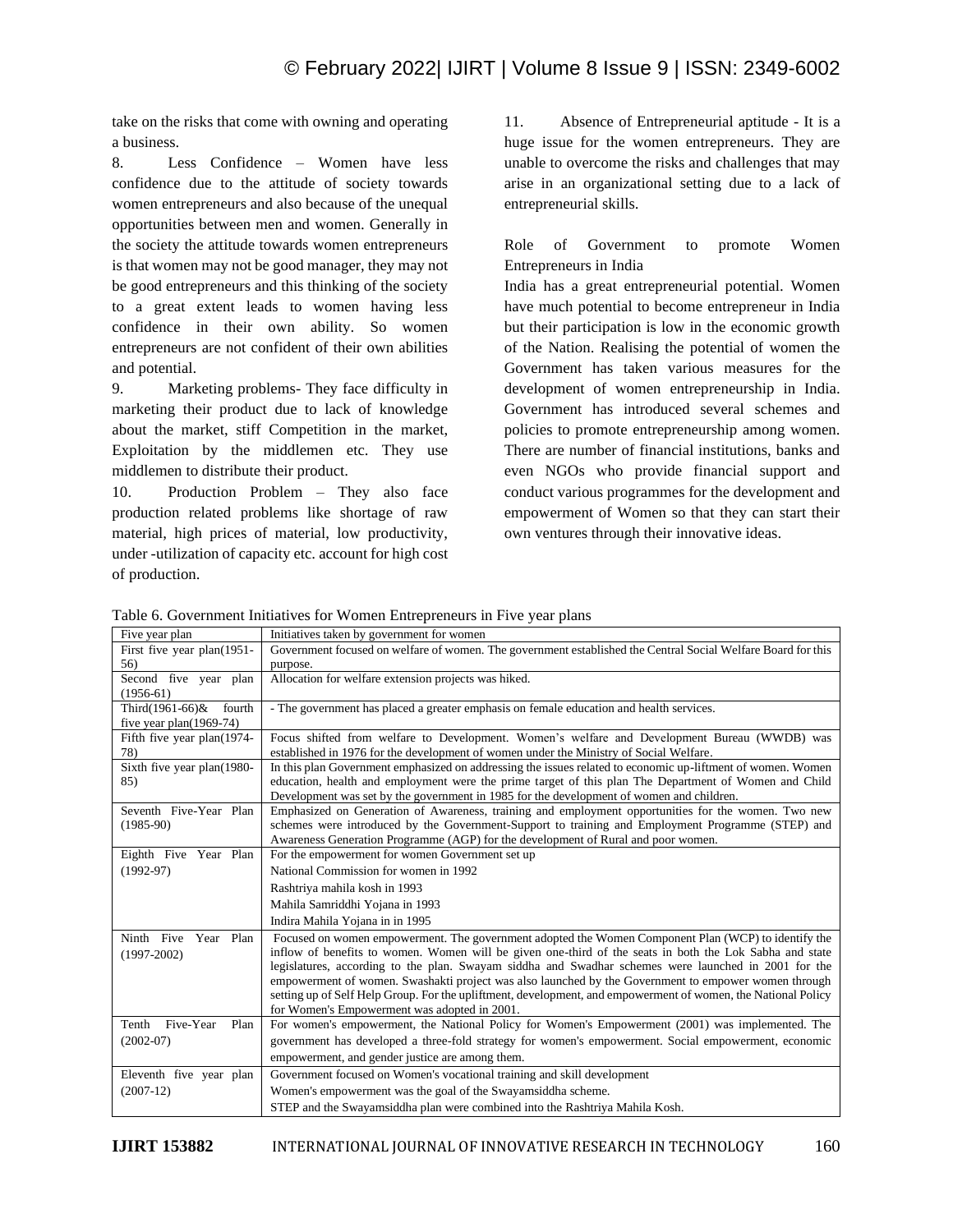|             | Twelfth Five Year Plan This plan emphasized on economic empowerment of women, Social and Physical Infrastructure, enabling |
|-------------|----------------------------------------------------------------------------------------------------------------------------|
| $(2012-17)$ | Legislations, participation of women in Governance, include all categories of women in the development schemes             |
|             | of the country.                                                                                                            |

To address financial obstacles, the government also provides financial aid to women entrepreneurs through the State Financial Corporation, District Industry Centers, and Nationalized Banks. There are several institutions like NABARD, IFCI, and SIDBI etc. who provide refinance facility to the women entrepreneurs. NABARD looked at several models for offering financial services to the unbanked especially women and decided to experiment with a very different model now popularly known as Self-Help Groups (SHGs).

Federations and Associations-There are several national and international bodies for the development of women entrepreneurs. Some of these Associations are as follows.

- Micro, Small and Medium Enterprises Development Organisation (MSME-DO)
- Khadi and Village Industries Commission
- Consortium of Women Entrepreneurs of India (CWEI)
- Self-Employed Women's Association (SEWA)
- National Bank for Agriculture and Rural Development (NABARD
- Federation of Indian Women Entrepreneurs (FIWE
- Working Women Forum (WWF)
- Associated Country Women of the World (ACWW)

#### **SUGGESTIONS**

- Family should support and motivate the women so that they can start and manage their business successfully.
- The most crucial aspect in women's empowerment is education. Therefore the literacy programmes should be properly implemented by the government to enhance the standard of education among women in India.
- Government should conduct different seminars and workshops for the women to provide information regarding how to utilize their skills in entrepreneurial activities.
- Vocational training and Technical education should be provided to the women entrepreneur.

• Awareness Programme should be initiated by the government related to various entrepreneurial opportunities for the women.

### **CONCLUSION**

Women entrepreneurs play a dynamic role in transforming the country's socio economic conditions. Women constitute around half of India's population but their contribution in country's economic growth and development is very limited. As per the Sixth Economic Census only 14% enterprises are run by the women entrepreneurs. As per annual report 2020-21, only 20.37% MSMEs are owned by women entrepreneurs. Now a day's women are spreading their boundaries in every sector such as politics, medical field, education, electronics, artificial intelligence, space sciences and tourism etc. but they have to face certain obstacles like lack of family support, lack of fund, male dominated society, Low risk bearing ability, Less Confidence, lack of education, Socio Cultural Barriers Marketing and production related problems, lack of entrepreneurial skills, stiff competition etc. while starting and managing their businesses. Since Independence, India is still male dominating society. The women have limited power to take decision for their career as well as family. Most of the decision are taken by the male member of the family. Most of the women are not supported by their family members to start their own entrepreneurial activity which hinder the growth of women entrepreneurs in India. .However the women engagement in entrepreneurial activity is increasing at a considerable rate in India. Although government has launched several schemes for the development of women entrepreneurs but the benefit of these schemes are limited only to a small segment of women due to lack of awareness building mechanism. The government should conduct seminars, workshops and training programmes for the women to develop their Skills and knowledge so that they can start their own business and contribute to the economic development of the nation.

#### REFERENCE